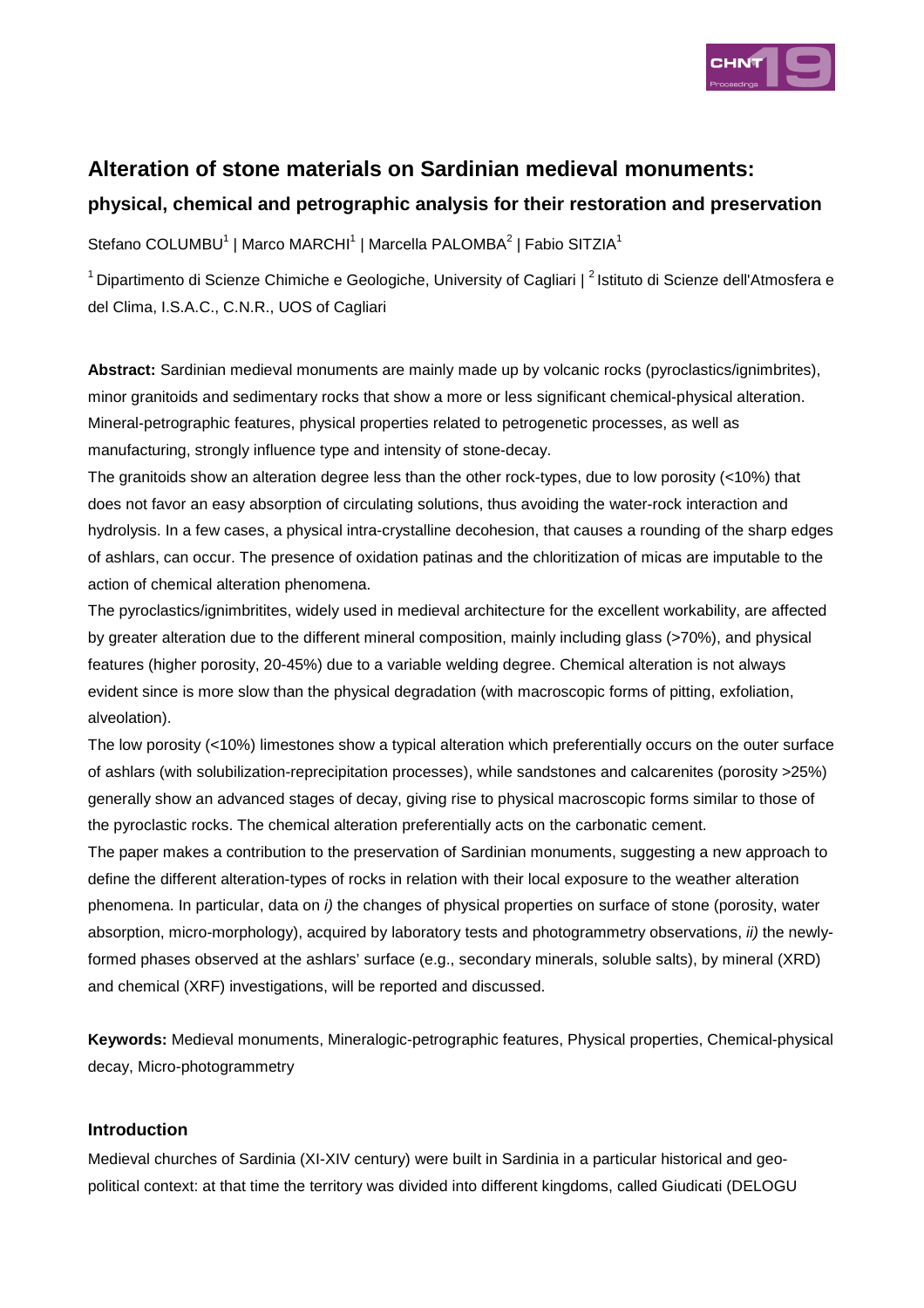

1988; SERRA 1988). The skilled workers engaged for the construction of these monuments came from northern Italy to Tuscany, and generally realized external wall masonry at double curtain.

The external side of the ashlars, facing the façades, was worked in squared forms. The unworked parts of ashlars were placed toward the inside, to be not visible, and/or irregular ashlars placed inside the walls. This last feature possibly provided a better fit among the interspaces of ashlars, gradually filled during the construction, thus also giving a greater structural strength to the monument. The stone surfaces of the façades were seldom plastered (WINKLER 1994); therefore, sometimes the designer architect attempts the approach of different source materials and colors for obtaining bichromatic effects.

These purely aesthetic and stylistic choices, did not take into account the different physical-petrographic features of building materials. In this way, inappropriate materials having different physical-mechanical features were frequently wrongly used. Indeed, the alteration phenomena differently affect different geomaterials, each of which have an own specific resistance to physical and chemical attacks.

Consequently, the effects of the decay are particularly manifest with the passing of time, especially where different lithotypes are juxtaposed (e.g., basalts and limestones).

Different rock-types were used in the construction of many Middle Ages Sardinian churches and basilicas (CORONEO 1993; COLUMBU et al. 2015), mainly magmatic and sedimentary rocks, largely spread in the island. Metamorphic rocks, as marls and gneiss, low available in the island, were minor used. The use of a lithotype in building is strongly related to the local availability of materials; therefore, constructions made up by rocks coming from far outcrops or outside of the island are uncommon. As is known, only structural and decorative elements (columns, capitals, frames, jambs, lintels) were built with rocks of outside provenance. The effusive lithotypes (i.e., volcanic) are the most used building-rocks among the igneous-types. They were employed for the construction of many Romanic churches located in northern-central Sardinia (e.g., Sant'Antioco di Bisarcio, Santissima Trinità di Saccargia, San Pietro di Sorres, Santa Maria di Otti, San Demetrio and Santa Maria di Castro, Santa Maria del Regno), central Sardinia (e.g., San Nicola di Ottana, San Gregorio di Solarussa), southern Sardinia (e.g., San Geminiano di Samassi). The intrusive-types are less used and generally occur in Gallura, northern Sardinia (MURINEDDU 1962).

The volcanic rock-types were widely used in medieval architecture, even in earlier times, as Neolithic,Punic, Roman (ANTONELLI et al. 2014; COLUMBU et al. 2013; BERTORINO et al. 2002; MELIS & COLUMBU 1998) for the excellent workability. Although they are affected by greater alteration than other igneous lithotypes (COLUMBU et al. 2014a, b; COLUMBU et al. 2015; CORONEO & COLUMBU 2010; MACCIOTTA et al. 2001; YURTMES S. & ROWBOTHAM G. 1999), due to their low-medium degree of welding (COLUMBU et al. 2011), they show an adequate durability in time. It depends on both the intrinsic features of the material (chemical composition, physical properties), weathering and exposure condition. Sedimentary rocks, widespread in whole Sardinia, were mainly used along with the volcanic lithotypes for the construction of the churches located in northern Sardinia (e.g., Santissima Trinità di Saccargia, San Pietro di Sorres, Santa Maria di Tergu, San Pietro del Crocifisso di Bulzi); only sedimentary rocks were used in the building of some churches located in western and southern Sardinia (e.g., Santa Giusta in the Oristano land, San Pantaleo di Dolianova, Sant'Efisio di Nora at Pula).

The results concerning the study of alteration processes affecting the main lithotypes used in the construction of Romanesque churches in Sardinia are here discussed. Four churches were selected as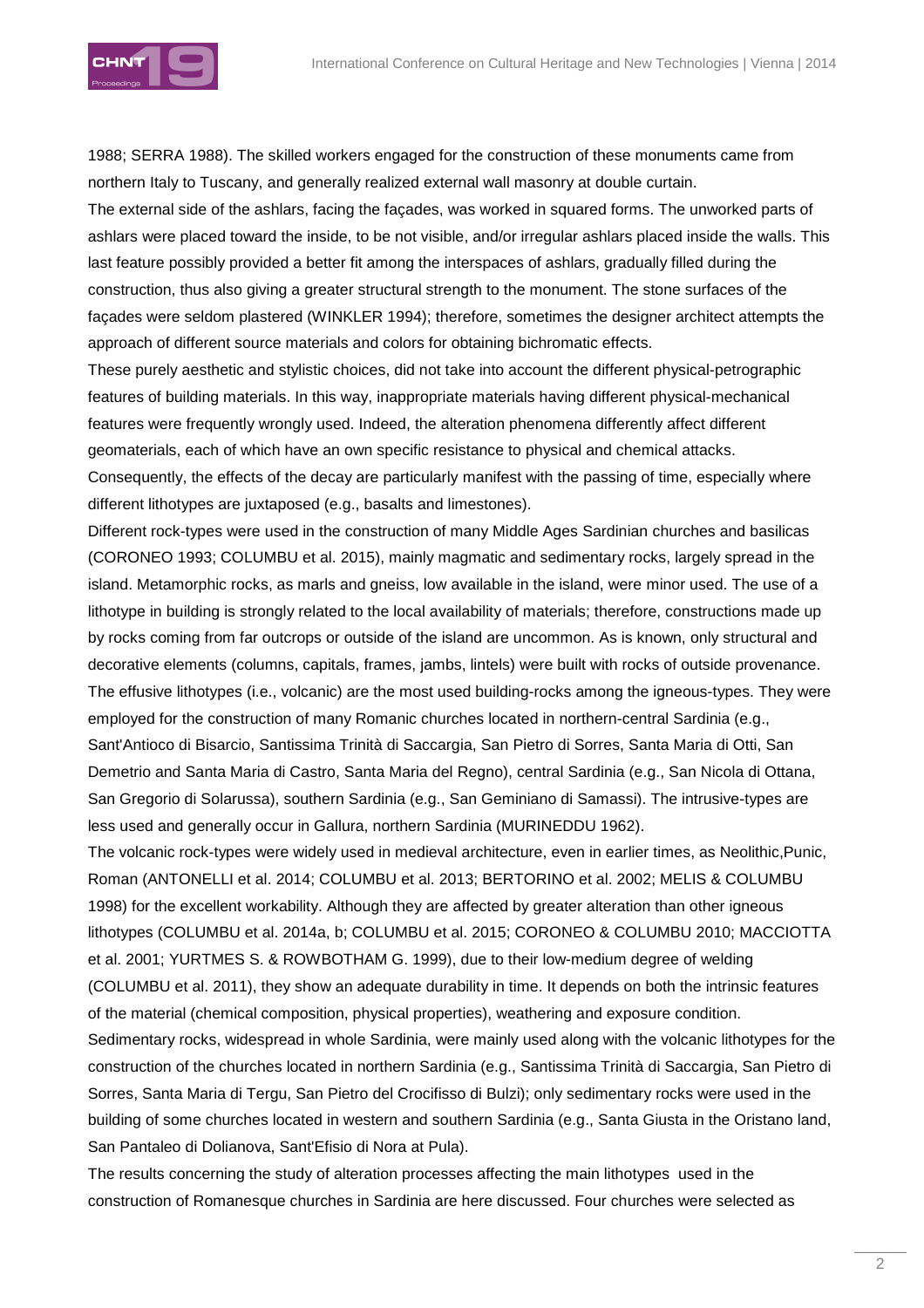

case-studies, since they are recognized as the most significant and representative of the Romanesque architecture in the island: San Simplicio di Olbia, S.S. Trinità di Saccargia di Codrongianos, San Nicola di Ottana, San Pantaleo di Dolianova (Fig. 1a, b, c, d).



Fig. 1a, b, c, d – (a) Santissima Trinità di Saccargia church (Codrongianos, Sassari, North Sardinia); (b) San Simplicio church (Olbia, North-East Sardinia); (c) San Pantaleo church (Dolianova, South Sardinia); (d) San Nicola church (Ottana, central Sardinia).

## **Sampling and methods**

A previously projected and planned thematic sampling of the construction materials in the previous cited churches, was carried out indoor and outdoor on the exposed faces of the monuments. Small rock fragments were collected in different parts of the masonry structures, more or less affected by alteration processes. Samples were geo-referenced and digitalized by a laser scan survey, scheduled, also annotating all significant macroscopic characteristics.

In areas strongly affected by degradation (presence of patinas, efflorescences, crusts, etc.), a microsampling of the newly-formed minerals and soluble salts, occurring as alterations on the natural stones and mortars, was also performed.

All samples were ground and homogenized to obtain powdered samples to analyze by different techniques. Petrographic determinations of mineral phases and textural studies were carried out on polished thin sections by optical polarised microscopy.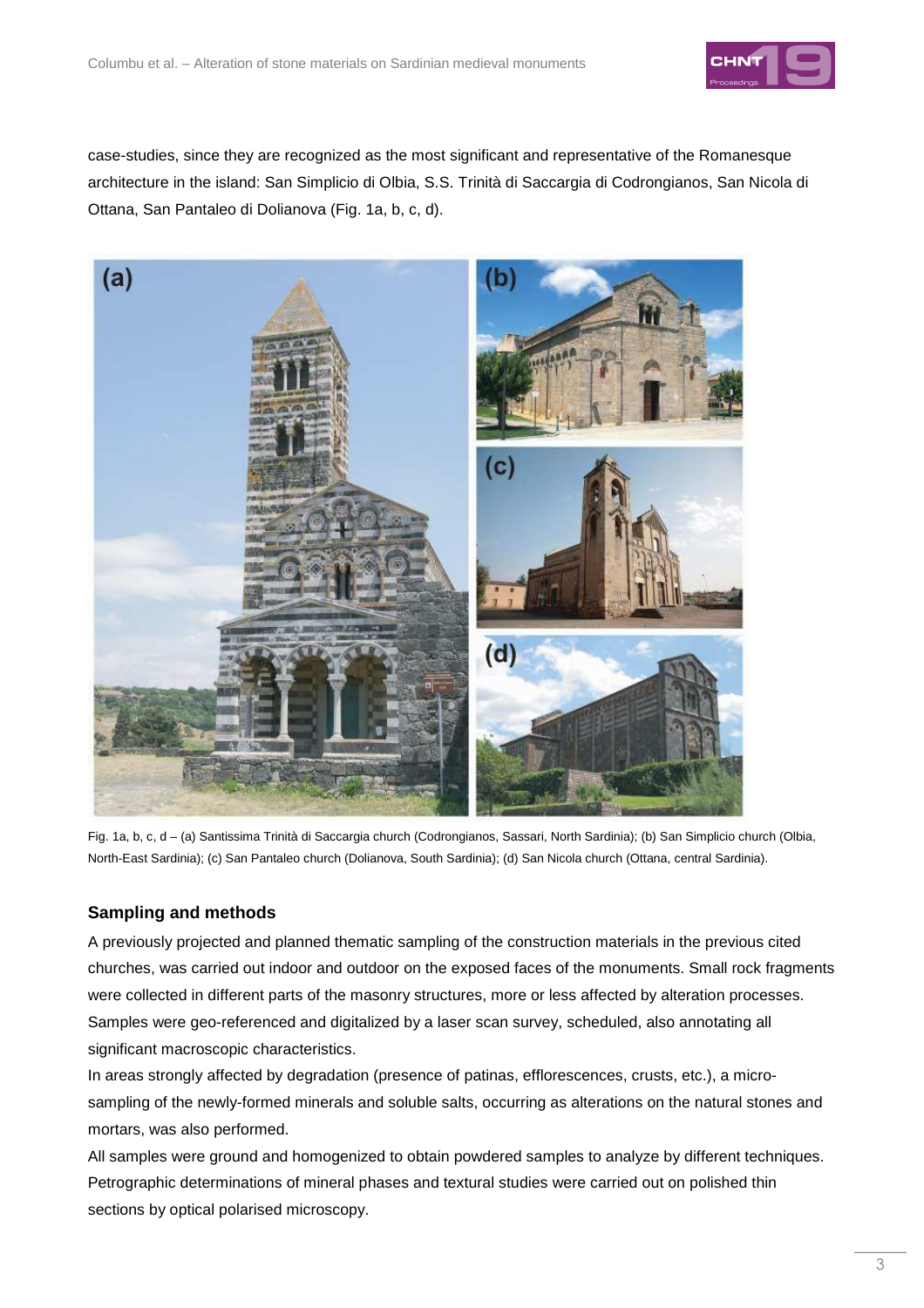

Mineral studies were performed on the bulk samples by the X-Ray Powder Diffraction (XRPD) analytical method. Data were collected by a Rigaku Geigerflex apparatus, equipped by a monochromator, using Cuk<sub>a</sub> radiation, at 30 kV and 30 mA, filter Ni, from 3-70 °2 $\vartheta$ , and step sampling 0.01 °2 $\vartheta$ . Mineral identification was carried out by JADE 5.0 software, using the JCPDS Data Base (2010).

For physical tests, the specimens were dried at 105  $\pm$  5°C and the dry solid mass (m<sub>n</sub>) was determined. The solid phases volume  $(V<sub>S</sub>)$  of powdered rock specimens (on 5-8 g and with particle size less than 0.063 mm) and the real volume (with  $V_R = V_S + V_C$ , where  $V_C$  is the volume of pores closed to helium) of the rock specimens were determined by a helium Ultrapycnometer 1000 (Quantachrome Instruments). The wet solid mass ( $m_W$ ) of the samples was determined after water absorption by immersion for ten days. Through a hydrostatic analytical balance, the bulk volume  $V_B$  (with  $V_B = V_S + V_O + V_C$ , where  $V_O = (V_B - V_R)$  is the volume of open pores to helium) is calculated as:  $V_B = [(m_W-m_{HY})/\rho_wT_X] \cdot 100$ 

where m<sub>HY</sub> is the hydrostatic mass of the wet specimen and  $\rho_W T_X$  is the water density at a temperature  $T_X$ . Total porosity ( $\Phi_T$ ), open porosity to water and helium ( $\Phi_0H_2O$ ;  $\Phi_0He$ , respectively), closed porosity to water and helium ( $\Phi_c H_2 O$ ;  $\Phi_c H$ e), bulk density ( $\rho_B$ ), real density ( $\rho_R$ ), solid density ( $\rho_S$ ) were computed as:  $\Phi_T = [(\mathcal{V}_{B} - \mathcal{V}_{S})/\mathcal{V}_{B}] \cdot 100$ ;  $\Phi_0 H_2 O = \Box [(m_W - m_D)/\Box_W T_X]/V_B \Box \cdot 100$ ;  $\Phi_0 He = [(\mathcal{V}_{B} - \mathcal{V}_{B})/\mathcal{V}_{B}] \cdot 100$ ;  $\Phi_C H_2 O = \Phi_T - \mathcal{V}_{B}$  $\Phi_0H_2O$ 

 $\Phi_C$ He =  $\Phi_T$  -  $\Phi_O$ He;  $\rho_S = m_D/V_S$ ;  $\rho_R = m_D/V_R$ ;  $\rho_B = m_D/V_B$ 

The weight imbibition coefficient (IC<sub>W</sub>) and the saturation index (SI) were computed as:

 $IC_{W} = [(m_{W} - m_{D})/m_{D}] \cdot 100$ ; SI =  $(\Phi_{O}H_{2}O/\Phi_{O}He) = \Box [(m_{W} - m_{D})/(\rho_{W}T_{X}]/V_{O} \Box \cdot 100$ 

The punching strength index was determined with a Point Load Tester (mod. D550 Controls Instrument) according to the International Society for Rock Mechanics (1972; 1985) on the same pseudo-cubic rock specimens used for other physical properties (Tab. 1). The load was exerted via the application of a concentrated load with two opposing conical punches. The resistance to puncturing  $(I<sub>S</sub>)$  was calculated as P/D<sub>e</sub><sup>2</sup>, where P is the breaking load and D<sub>e</sub> is the "equivalent diameter of the carrot" (ISRM, 1985), with D<sub>e</sub> = 4A/π and A = W•D, where W and 2L are the width perpendicular to the direction of the load and the length of the specimen, respectively. The index value is referred to a standard cylindrical specimen with diameter  $D =$ 50 mm for which  $I<sub>S</sub>$  has been corrected with a shape coefficient (F) and calculated as:  $I_{S(50)} = I_S \cdot F = I_S \cdot (D_e/50)0.45$ 

| Church                | <b>Materials</b> | ρR<br>(g/cm <sup>3</sup> ) | ρв<br>(a/cm <sup>3</sup> ) | Φ<br>$(\%)$                                       | $IC_{w}$<br>$(\%)$ | SI<br>$(\%)$                      | I <sub>S(50)</sub><br>(MPa) |
|-----------------------|------------------|----------------------------|----------------------------|---------------------------------------------------|--------------------|-----------------------------------|-----------------------------|
| SS. Trinità Saccargia | <b>Basalt</b>    | $2.85 \pm 0.01$            | $2.19 \pm 0.06$            | $27.38 \pm 0.33$                                  | 4,49               | $42,75 \pm 7,14$                  | $3.69 \pm 1.33$             |
|                       | Limestone        | $2.7 \pm 0.03$             | $2.2 \pm 0.20$             | $21,52 \pm 3,04$                                  | 6,91               | $83.59 \pm 9.07$                  | $2.76 \pm 1.14$             |
| San Simplicio         | Granitoid rock   | n.d.                       | n.d.                       | n.d.                                              | n.d.               | n.d.                              | n.d.                        |
|                       | Marble           | $2.73 \pm 0.01$            | $2.69 \pm 0.33$            | $4.24 \pm 0.06$                                   | 0,37               | $67.49 \pm 14.99$ $2.93 \pm 0.34$ |                             |
| San Nicola            | Ignimbrite       |                            |                            | $2,59 \pm 0.33$ $1,92 \pm 0.40$ $33,15 \pm 10.04$ | 13,99              | $87.05 \pm 6.82$                  | n.d.                        |
| San Pantaleo          | Sandstone        | n.d.                       | n.d.                       | n.d.                                              | n.d.               | n.d.                              | n.d.                        |
|                       | Marble           | n.d.                       | n.d.                       | n.d.                                              | n.d.               | n.d.                              | n.d.                        |

Table 1 – The main physical properties of building materials with mean values and standard deviation. Symbols legend: real density ( $\rho_R$ ), bulk density ( $\rho_B$ ), total porosity ( $\Phi_T$ ), water imbibition coefficient wt% (IC<sub>W</sub>), water saturation index (SI).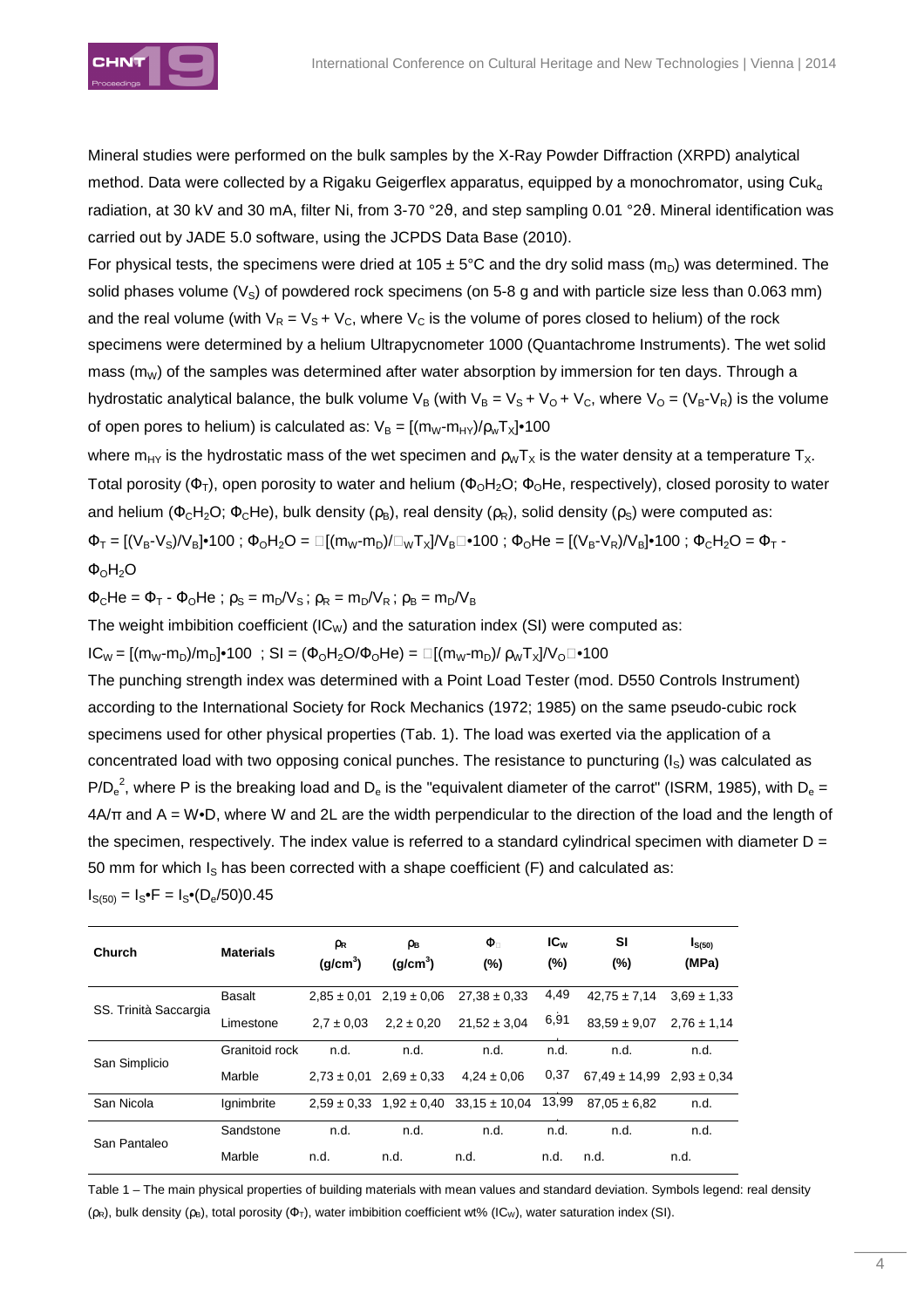

#### **Results**

#### **Mineral-petrographic characterization**

Mineral composition and petrographic features of the six main rock-types making up four Romanic churches of Sardinia, along with associated alterations, were determined.

The Basilica di Saccargia (Codrongianos, North Sardinia), one of the most representative Romanesque churches in Sardinia was built by adopting an architectural solution given by alternating rows of basalt rocks and limestone blocks, to accomplish an artistic bichromatic effect (GIZZI 2007). The basalts, frequently used in this area as construction materials, occur in different facies characterized by closed porosity and subcircular pores. Two principal facies, with different microscopic characteristics, can be distinguished: a) vesicular facies with fluidal texture, rare phenocrystals of olivine and plagioclase and holocrystalline groundmass consists by microliths of plagioclase and clinopiroxene; b) facies with fluidal texture, oligoporphiric structure for rare phenocrystals of olivine and rare plagioclase, with holocrystalline ground-mass. According to mixed classification system (by microscopic analysis and chemical classification) the composition vary from trachy-andesitic to trachybasalt.

XRPD analysis of alteration crusts of ashlars consist mainly of plagioclases (belong to mineral assemblage of "basaltic" rocks) and occasionally K-feldspars (probably as xenocrystal from basement). Minor minerals, as mica and/or iron oxides, can locally occur. Newly-formed minerals, deriving from chemical alteration, can however locally occur and are mainly represented by the smectite-group minerals (generally montmorillonite) up to 10 wt%, and illite up to 5 wt%. Celadonite, glauconite, K-Ca-Mg sulfates, are occasionally detectable and generally occur in traces.

Two main limestone rocks were recognized. The former is a biomicritic limestone (FOLK 1959), microscopically characterized by the presence of bioclasts (bivalves, echinoids, gastropods, planctonic micro-foraminifera and corals). Texture is grain-sustained (micritic mud <0,062mm). No stratification is present. Silty fraction and fossils, without preferential orientation, are typical of a deep sea sedimentation environment (like abyssal plain). The latter limestone-rock, used in the construction of the church, is a biolitite characterized by a massive presence of bioclasts (up to 60% vol.), almost entirely represented by bivalves in fragments. Texture is depositional, with bioclastic components close together, forming a skeletal frame whose pores are filled with fine-grained carbonate cement. The absence of silty fraction support the hypothesis of a low-deep and high-energy depositional environment.

XRPD data show that limestones' ashlars generally consist of main calcite, but dolomite and/or magnesiancalcite can also locally occur in different amount (up to 15 wt%). Minor amount of quartz were locally found (up to 10 wt%). Newly-formed minerals, from alteration of limestones, were detected and generally occur in minor amounts. The most common are gypsum, which can locally occur up to 10 wt%, and illite, up to 5 wt%. The church of San Simplicio (Olbia, North-East Sardinia; AGUS 2009; SECHI 1992) was built up by ashlars of local granitoid rocks. Also some decorative elements of white marbles have been found, (probably from Alpi Apuane) used especially close to the ground and some squared lesene of wall. Monzogranites (the socalled *ghiandone*) are the most abundant granitoid rocks used in the construction. The typical pink color is due to the presence of potassium feldspars, ranging in this facies from 30 to 60 wt%. Another typical facies is given by the sub-equigranular and inequigranular monzogranites, holocrystalline rocks, with isotropic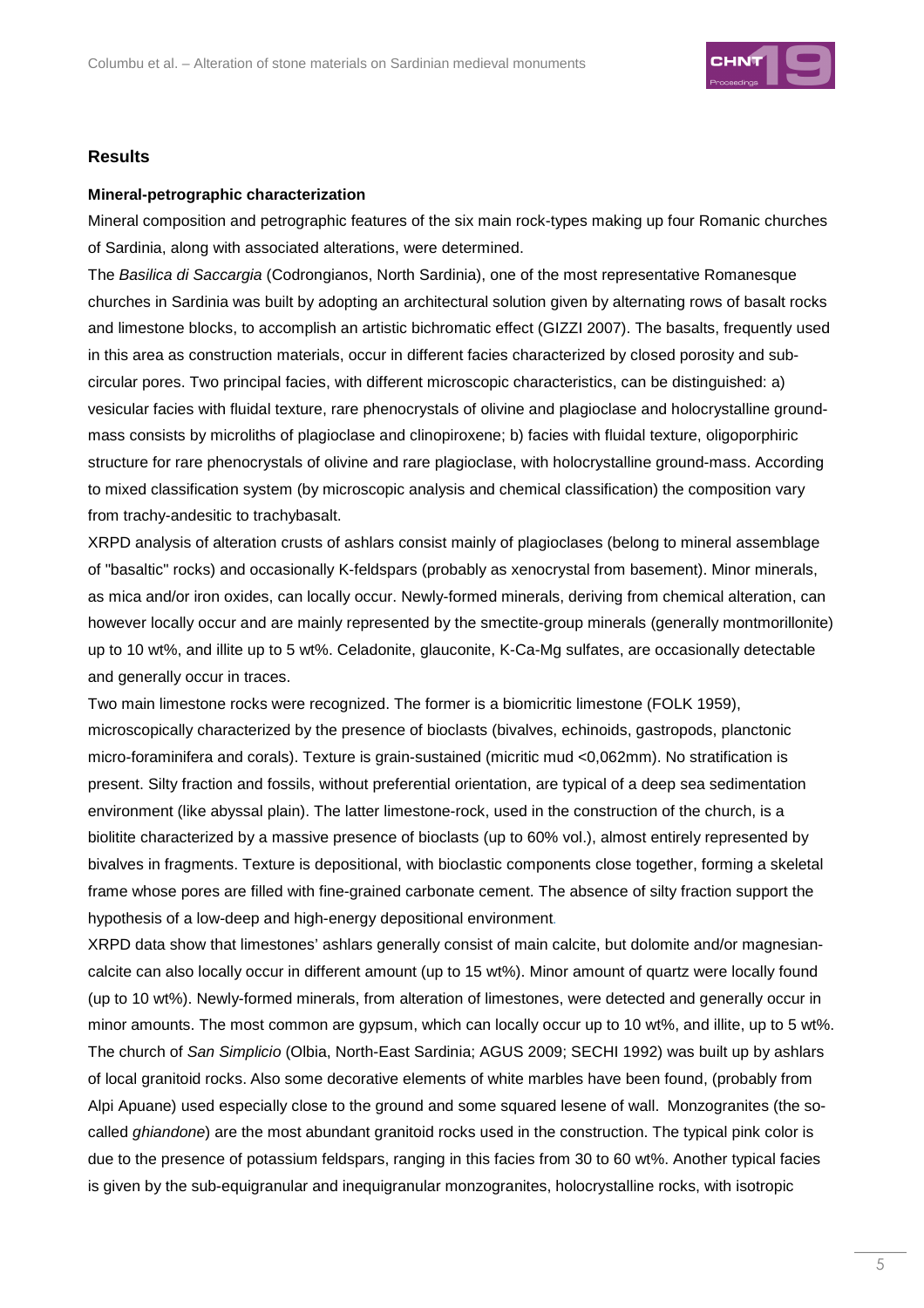

texture, similar paragenesis to that of ghiandone, but lacking in phenocrysts of K-feldspar, and inequigranularity less marked. Finally, a third granitoid-type, less used in monumental constructions, is the granodiorite (the so-called pietra rinaggina), holocrystalline and inequigranular, with isotropic texture. XRPD data show that mineral assemblage mainly consists of quartz, K-feldspars and plagioclases, occurring in different proportions in the different granitoid facies. Minor minerals, as micas, were also locally detected. Newly-formed mineral associations drastically depend on the original parent rock composition. The most common detectable alteration minerals are chlorites and/or illite.

The church of San Pantaleo (Dolianova, South Sardinia) was mainly built by sandstone blocks of local origin, with rare inserts of other geomaterials, as microcrystalline white marble, not sourced in Sardinia. The main rock-types, which come from local outcrops whose origin is currently being analyzed), are sandstones, conglomerates, grain-supported conglomeratic sandstones, mainly consisting of silica concrete and quartzfeldspathic clasts. Echinids, planctonic foraminifera, gastropods, bivalves, and corals can locally occur. These sandstone' facies formed in marine environments, and are closely in relation with the first sedimentary Oligocene-Miocene cycle.

The microcrystalline white marble is used as fragments or smaller ashlars. They are frequently shapeless, generally positioned in the basal rows, close to the ground, and in some decorative elements coming from other historical periods (probably Roman). Possibly, they come from the Alpi Apuane. The calcite occurs in a typical micro-crystalline structure (about 97% vol.). The sporadic presence of accessory minerals (<2%) and Fe-oxides (<1%) was also observed.

XRPD data show that sandstones' mineral assemblage mainly consists of quartz, K-feldspar and plagioclases. Minor micas (biotite and/or muscovite), and iron oxides can also be locally detected. The calcarenites' facies show a similar mineral pattern for major minerals; in addition, a consistent, but variable, amount of carbonatic minerals (calcite, Mg-calcite and dolomite), ranging from 20 to 40 wt%, was determined. Marls' facies mineral association consists of the same phase detected in the above-mentioned facies. In addition, kaolinite, montmorillonite and illite, become part of the main paragenesis of the rock. Alteration phenomena drastically affect these rocks, giving rise to abundant newly-formed minerals. The alteration assemblage mainly include calcium sulphates, principally gypsum up to 15 wt%, and minor goethite and glauconite.

The San Nicola church (Ottana, central Sardinia) is built up with ashlars of local ignimbrites, mainly rhydacitic composition. A wide variety of colours, from blackish to orange-pink, and shades of intermediate tonalities, is typical of these facies. The welding of the rock is variable; generally, the orange-pink lithotypes are less welded than the dark ones. The ignimbrites belong to the Oligocene-Miocene volcanic cycle of Sardinia (BECCALUVA et al. 1985; COLUMBU et al. 2011). Petrographic observations show the presence of high amount of lithics (SKIRIUS et al. 1991), ipoialine mesostasi and marked isotropic textures (Fig. 2a). Secondary phases, due to alteration processes, frequently occur, especially phyllosilicates, such as glauconite and celadonite and observed in thin section (Fig. 2b). These volcanic rocks show a texture isotropic, color index of 5 to 7, with porphiritic structure (IP = 18-23%) for phenocrysts of opaque ( $\sim$ 2% of phenocrysts), clinopyroxene (~5%), amphiboles (i.e., green hornblende; <2%), plagioclase and quartz. XRPD analysis highlights that minor minerals, as micas, can locally occur. In addition, the mineral assemblage everywhere includes an important glass fraction, ranging from 20 to 60-70 wt%.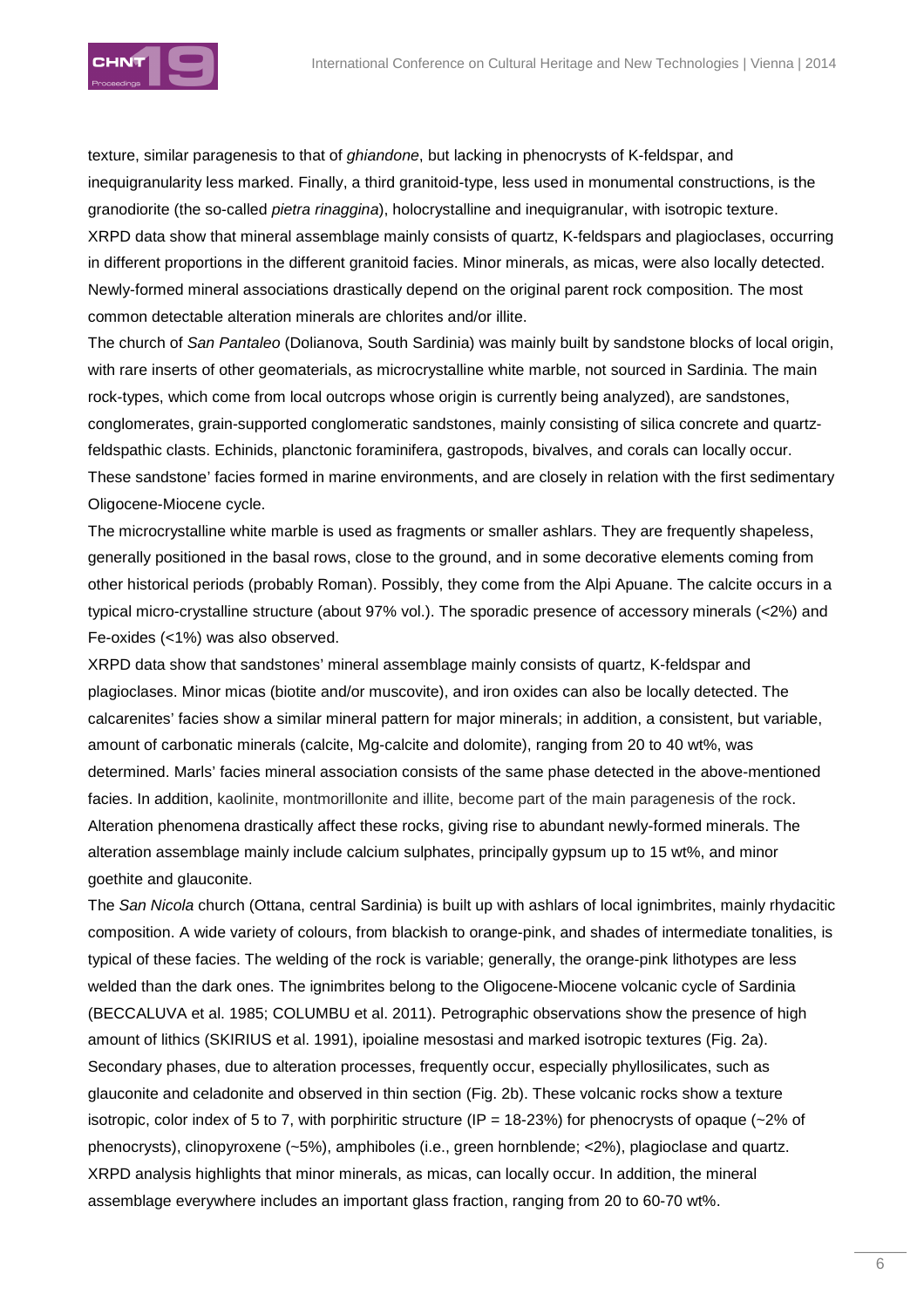



Fig. 2a, b – Micro-photographs on thin section under polaring microscope of ignimbrites from San Nicola church (Ottana, central Sardinia): (a) plagioclase and clinopyroxene crystals in black glassy matrix groundmass (crossed Nicol); (b) photo of glassy groundmass with green areas of alteration in celadonite and glauconite (parallel Nicol).

#### **Physical properties of geomaterials**

The two petro-genetically different rock-types, used in the construction of the Basilica of Saccargia, have physical features fully different. Values of real density vary from 2.85 g/cm $^3$  in basalts to 2.70 g/cm $^3$  in the calcareous rock-types (Tab. 1; Fig. 3a). No major differences, between basalts and limestones, were determined for bulk density, close to 2.20  $g/cm<sup>3</sup>$  in both lithotypes, because the high real density of basalt (due to the presence of Fe-Mg-minerals) is compensated by its high total porosity (average 27.4%), whereas limestones have low real density and low porosity (< 21,5%). The absorption coefficients are markedly different between basalts (average 4.5% wt) and limestone rock-types (average 6.9 wt%), due to different distribution in two lithotypes of closed and open porosity to water. Also the mechanical properties are significantly different in the basalts and limestones.



Fig. 3a, b – Comparison of some physical-mechanical properties between marble, limestones (biolitite, biomicrite) and basalts of Santissima Trinità di Saccargia church: (a) real density vs bulk density: (b) point load strength index vs total porosity: the different point load strenght index explains the differential erosion between the lithotypes.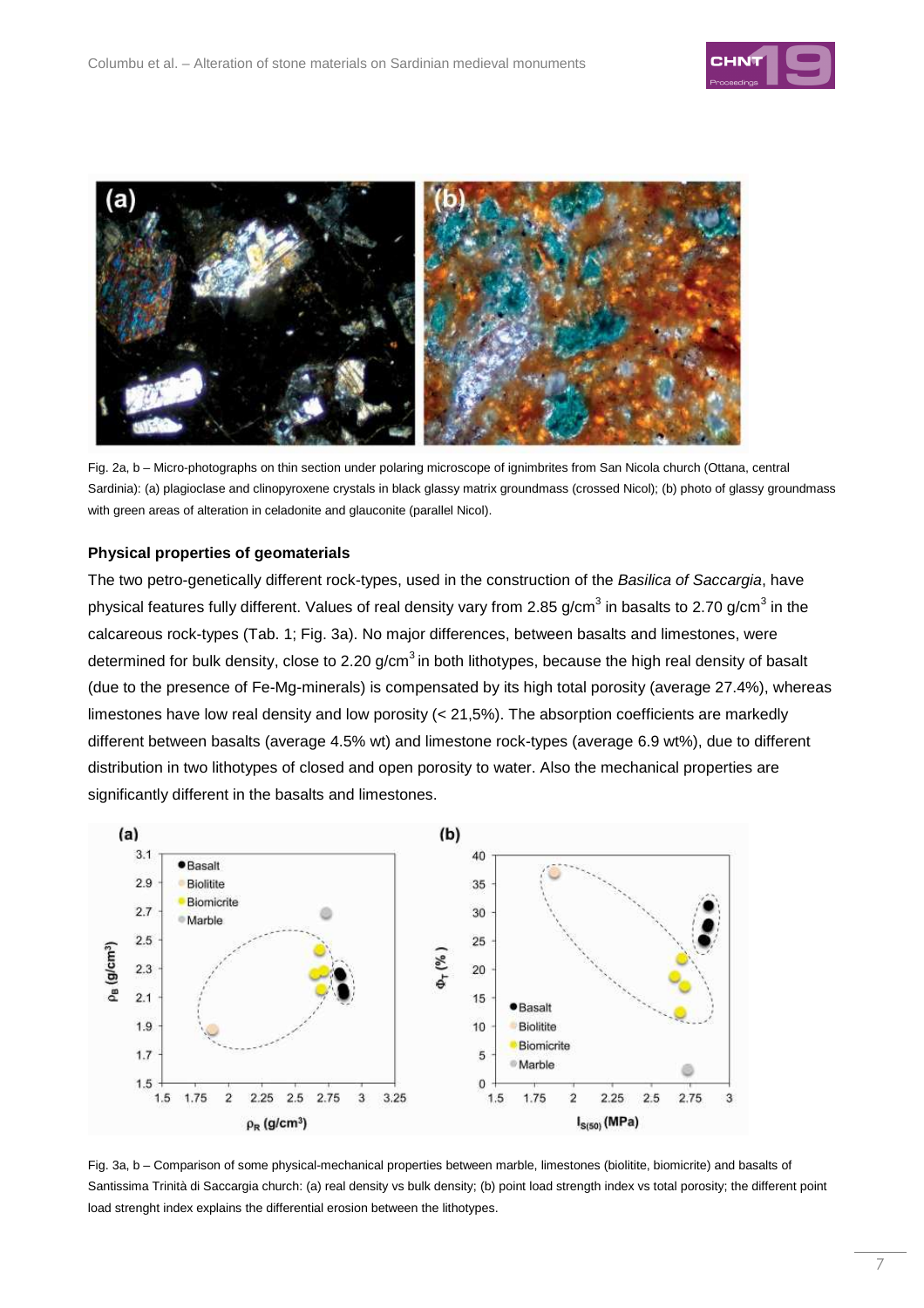

The punching strength (normalized to a cylindrical sample, with a diameter of 50 mm; ISRM 1985) has average values  $I<sub>SS0</sub> = 3.69$  MPa for basalts and 2.76 MPa for biolitites and biomicrites (Fig. 3b). The mechanical strength of a rock is usually closely related to the total porosity and to the resistance of the solid fraction. In this case, since when basalts and limestone have similar porosity but the punching strength is significantly higher in basalts, the resistance is principally due to the solid fraction of the material. Physical properties of the ignimbrites of San Nicola church are quite different than those of basalts and other rocks analysed (Tab. 1). The real density, due to the presence of glass in the matrix, has an average value less than equal to 2.59  $\pm$  0.33 g/cm<sup>3</sup>. Due to different degrees of alteration and welding of the analysed samples, the bulk density and porosity show high variability with mean values of 1.92 ± 0.40 g/cm<sup>3</sup> and 33.15  $\pm$  10.04%, respectively (Tab. 1; Fig. 4). During the test of absorption by immersion in water (useful in the calculation of the absorption coefficient) the blackish and orange ignimbritic lithotypes showed different behaviour. The pinkish-red colored rocks, less welded by decohesion, lost a greater mass than the black lithologies. The saturation index of ignimbritic lithotypes shows higher values than the other analyzed igneous rocks, with an average around 87% (Tab. 1).

The determination of the physical properties of the granitoid rocks of the church of San Simplicio and sandstones of San Pantaleo, is still in progress. Preliminary data acquired for the marbles of San Simplicio reveal that their features are similar to those determined for the marble from the Alpi Apuane found in other Romanesque monuments, although the porosity values evidence a greater degree of physical alteration.



Fig. 4 – Real density vs bulk density of San Nicola ignimbrites divided in two populations according to their staining.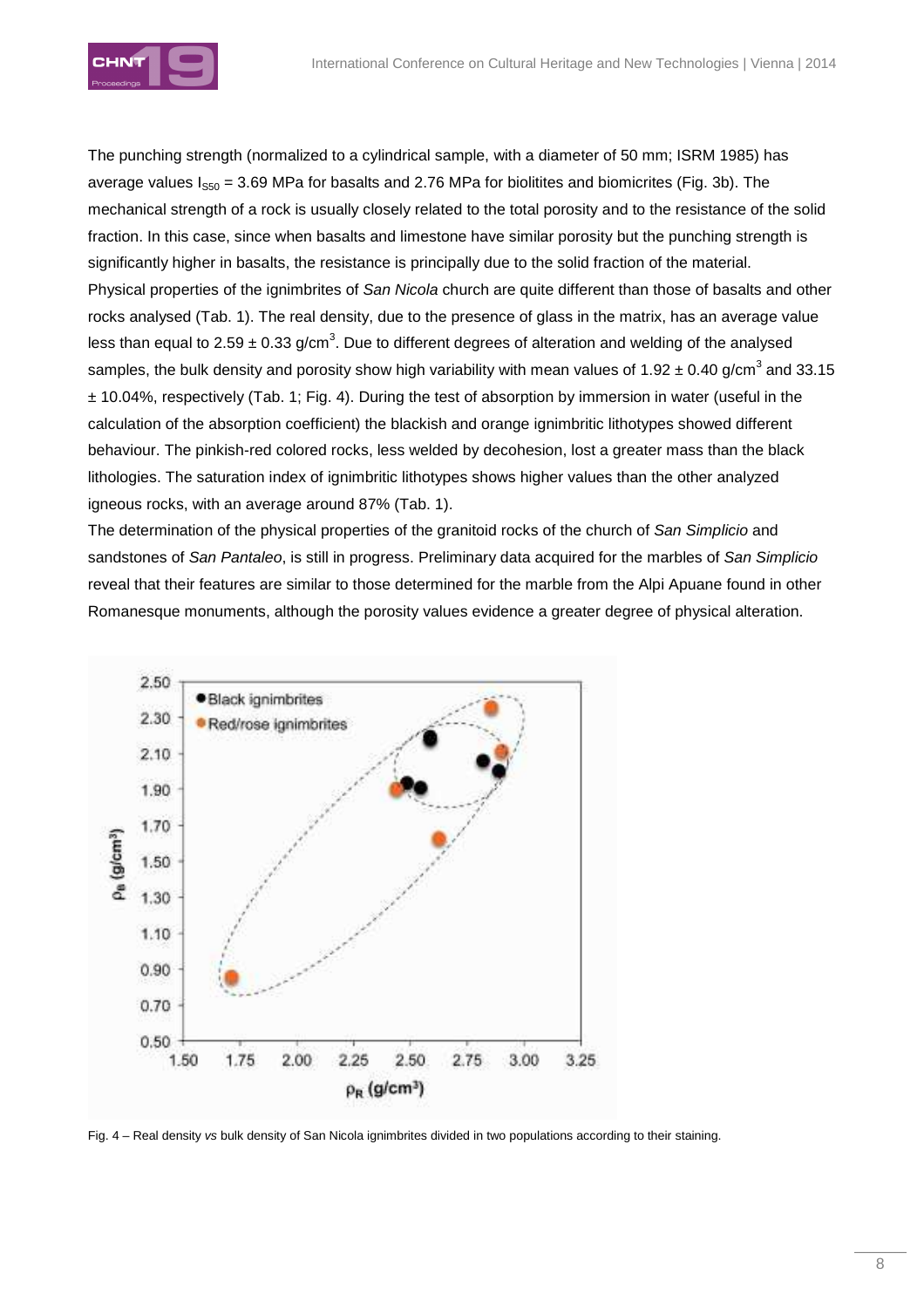

### **Discussion**

Basilica di Saccargia church - The main macroscopic evidence between the basalt and the limestone ashlars is the differential alteration. Mechanical resistance (Tab. 1; Fig. 3b) is closely in relation with alteration, mineral composition and physical properties (density and porosity) of the rocks, strongly influencing welding and permeability, respectively. Thus, although basalts have higher porosity than the calcareous rock-types, the higher intra-matrix cohesion provides them a higher resistance to weathering and other physical actions. Limestones, although less porous than basalts, have a higher permeability, which favor and enhance dissolution processes, with consequent formation of alteration crusts, generally consisting of gypsum. Washout actions strongly abraded the surfaces, originating the concave curvature and the retraction of the vertical profile of the limestone ashlars; similar forms of erosion are not observed in the basalt ashlars. Also mineral type, chemical composition and petrographic features strongly differ between limestones and basalts. That fact, strongly influencing the respective physical properties, is responsible of the differential alteration.

San Simplicio church - The granitoid rocks of the church of San Simplicio are principally subjected to physical degradation, which mainly favors the decohesion process of the quartz (MATIAS & ALVES 2002), K-feldspar and mica phases, due to the physical contact weaknesses among the different minerals (THURO & SCHOLZ 2003). Crystals forming the intrusive rock do not exhibit high values of porosity, but pores are still open favouring the fluid circulation. That cyclic action, in relation with the absorption/desorption of water, influences the internal stresses and the differential thermal expansion leads to a decohesion of the crystalline phases (Fig. 5b). Somewhere, the beginning of the formation of exfoliations and crusts can be observed in the external surfaces (BAHAT et al. 1999) can be observed. Rare chemical alteration products can be observed in some ashlars, possibly already altered in origin. XRPD analysis shows that newly-formed mineral association drastically depends on the original parent rock composition. The mineralogical changes mainly concern the partial/total transformation of biotites in chlorites (Fig. 5b) and plagioclases into kaolinite. The latter mineral, locally in association with Fe-hydroxides (goethite and gibbsite), and mixed-layer clays, occurs in minor amount. On the whole, the granitoids show an alteration degree less than the other studied rock-types, especially due to low porosity (<10%), which does not favour an easy absorption of circulating solutions.



Fig. 5a, b – (a) Chromatic alteration on marbles surface (probably Ca-oxalate patina with typical ocher colour) of decorative elements of San Pantaleo Basilica (Dolianova, South Sardinia); (b) physical decohesion and disgregation on granitoid rock from San Simplicio church (Olbia, North-East Sardinia), where observing chloritization processes (green colour).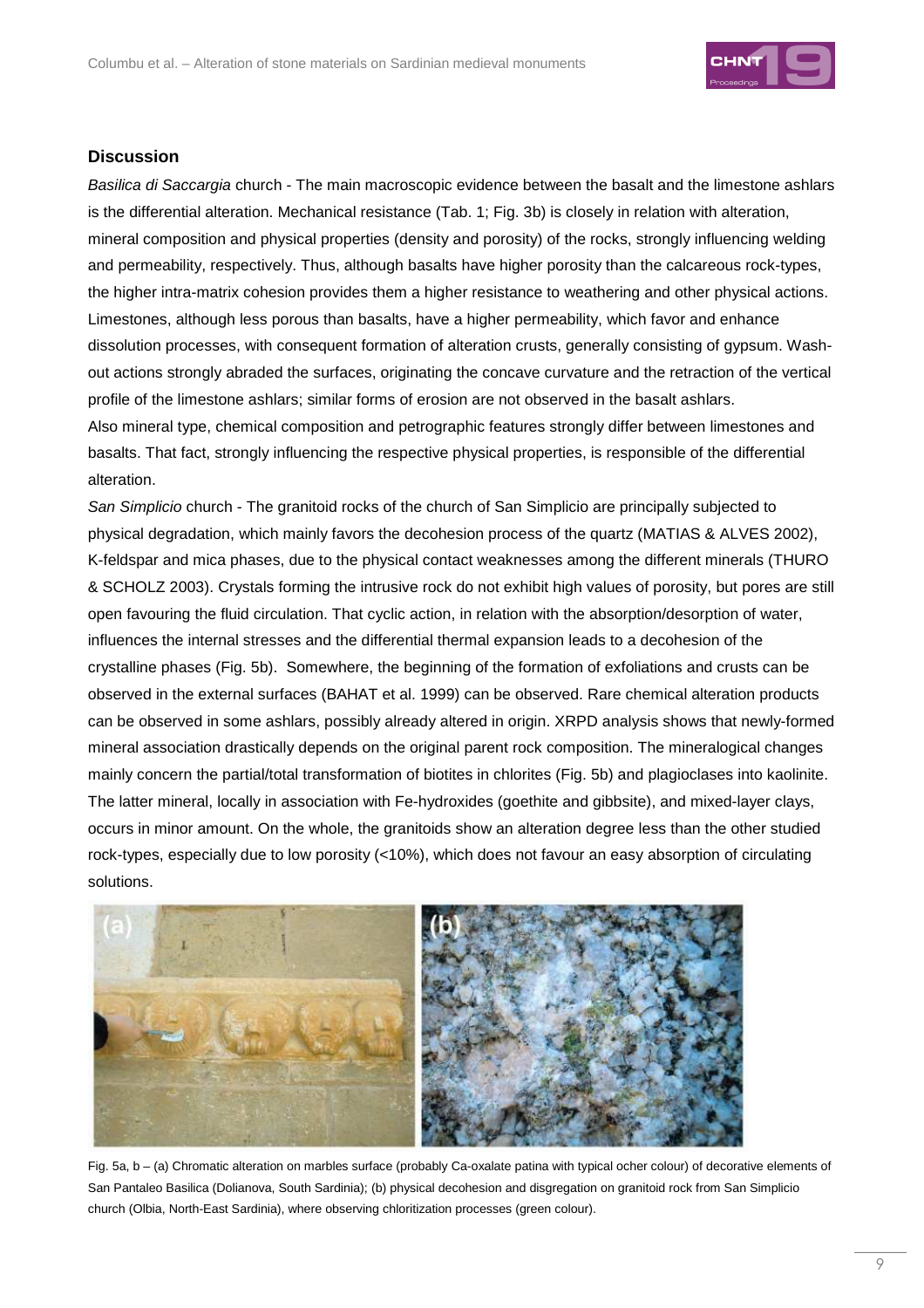

San Pantaleo church - The construction materials of San Pantaleo cathedral show that physical degradation processes are in relation with the silico-clastic sandstones, weakly cemented (FITZNER 1988). Indeed, the partial dissolution of siliceous cement favors the decay of the rock matrix. The dissolution can be caused by aggressive water or by mechanical processes, as shearing stresses initially acting along the stratification planes. Rounded quartz-clasts and their smooth surface enhance the dissolution process. Also processes of exfoliation on the outer surfaces, mainly due to thermo-clastic tensions, are observed in the sandstone ashlars. The daily temperature gradients on the ashlars' surfaces can be very high, and consequent stresses can origin flaking. Exfoliation is also caused by the compression overload -induced produced by fractures, sub-parallel to the facade (BRADLEY 1963). Biological degradation dramatically affects the north-exposed rocks and those occurring in zones where ascents of capillarity is constant. In this areas, especially located in the rows of basal blocks, patinas of mosses and/or lichens dramatically affect the rock, spoiling its aesthetics and integrity. Also chemical alteration phenomena significantly affect these rocktypes, in particular the carbonatic cement, giving rise to the formation of many newly-formed minerals (principally calcium sulphates, goethite and glauconite). On the whole, these rock-types are affected by advanced stages of decay due to the largely variable mineral/chemical composition and physical features. The marbles used as waste material (e.g., frames of the doors and windows), and belong to other historical periods, show a significant chemical alteration and consequent formation of calcium oxalate films (Fig. 5a), which chromatically modifies the wall surface. The presence of oxalates films can be attributed to previous restorations, and caused by treatments with organic substances (TIANO & PARDINI 2004). In conclusion, chemical or microbiological processes can favor the formation of oxalic acid, and the large abundance of calcium in marbles favours the formation of calcium oxalate.

San Nicola church - The ignimbrites of San Nicola di Ottana church (central Sardinia), widely used in medieval architecture for the excellent workability, are generally affected by physical decay (decohesion, exfoliation, alveolation, etc.; PEREZ RODRIGUEZ 2003). Pyroclastic rocks are generally affected by greater alteration than the other investigated lithotypes. That is due to the largely variable mineral/chemical composition, mainly including glass, as well as to the peculiar physical features. Newly-formed minerals form an important fraction of these rock-types since they are greatly affected by chemical alteration processes. XRPD data of alteration patina samples analysed show the presence of zeolites (mainly clinoptilolite and/or mordenite), as product of devitrification of volcanic glass. Smectite-group minerals (mainly montmorillonite), up to 30 wt%, almost everywhere occur; illite, up to 10 wt%, is present as secondary phases of alteration; celadonite and/or glauconite, generally occur in traces and are not common phases.

### **Conclusions**

The methodological approach here proposed for the study of the physical-chemical features of construction materials can be considered the first important step in view of a possible restoration and conservation of any historical artifact.

For the achievement the final objective, i.e. the planning of adequate restoration/conservative strategies, after the preliminary phases (architectural relief and acquisition of historical data), fundamental phases for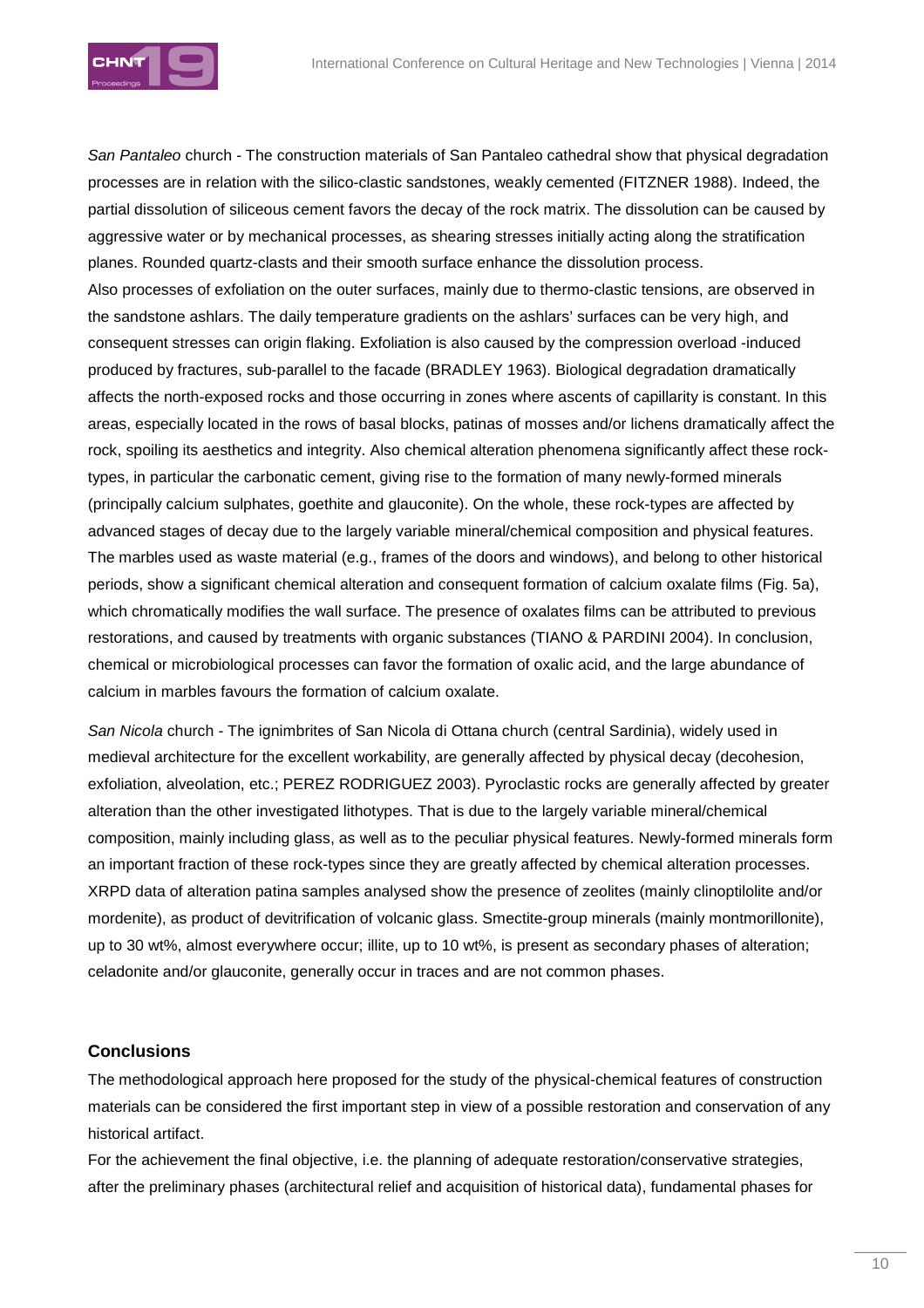

assessing the decay intensity and determining the criticalities of the artifacts are: i) the macroscopic semiquantitative assessment of the decay forms, *ii*) the planning of an adequate and targeted sampling, and *iii*) the application of diagnostic quantitative chemical-physical-mechanical methodologies. It should be noted that the application of different analytical methodologies and laboratory tests should be performed in relation to the specific issues. So, in addition to the analysis here presented and discussed, to solve other specific issues, data can be integrated by the application of the following analytical methodologies: XRF (X-Ray Fluorescence), to determine chemical composition, thermal (thermo-gravimetric and thermo-differential (TG-DTA)), e.g. for identifying nature of amorphous components and/or poorly crystalline phases, IC (Ion Chromatography), for determining soluble salts, SEM (Scanning Electron Microscopy), for defining microstructure and qualitative composition of single mineral phases, Micro FTIR (Fourier Transform Infrared Spectroscopy), for recognizing the presence of previously applied restoring products (acrylic, siliconic, etc), as their presence can negatively affect behavior and effectiveness of new products

Restoration and conservation phases will have therefore take into account the most important features and criticalities typical of the different construction materials, as well as the environmental conditions of the areas in which the monument is located. Indeed, the results of the investigations reported on this paper highlight the extreme variability of the state of conservation of different geomaterials, in function of their nature and local exposure.

As concerns specific results of this work, the investigations carried out on the most common stone materials, used for the construction of the Romanesque churches of Sardinia, have highlighted their physical-chemical features, as well as alteration features, the most common alteration products, the response of each lithotype to alteration phenomena attacks. The acquired information have been significant and fundamental in the determination of the mineral composition, micro-textural features and physical properties, content of soluble salts and porosity of the building materials.

Summarizing, among the different rocks, igneous rocks (i.e., granitoid rocks and basalts) are the building materials more resistant to chemical and physical decay. The low degree of alteration of granitoid rocks is due to the low porosity (<10%) that inhibits the circulation of solutions and, consequently, the water-rock interaction and hydrolysis. Traces of oxidation and chloritization processes of micas are the typical alteration products of this rock-type. Basalts show a high resistance to chemical and physical decay, although they show variable porosity and some mafic minerals can be affected by alteration (e.g., olivine that transforms into iddingsite). Only in some cases, local physical decay, due to thermal differential expansion, can observed at the ashlars' surface. The pyroclastic rocks, the most common used in Romanic architecture, show different alteration-types, depending on the presence of more or less amount of glass and variation in welding, original characteristics of the rocks. The latter factor affects the density and the bulk porosity (usually ranging from 20 and 50% vol.), affecting their durability. Physical decay occurs in several forms of macroscopic alteration: pitting, exfoliation, alveolation, fissuring. Occasionally, the ashlar located in the basal zone of the monument where samples show greater porosity, patinas of soluble salts can occur on the surface. Although limestones have low porosity (average <15%), chemical and physical alteration phenomena can be observed at the surface of ashlars (e.g., solubilization and re-precipitation of salts and surface erosion).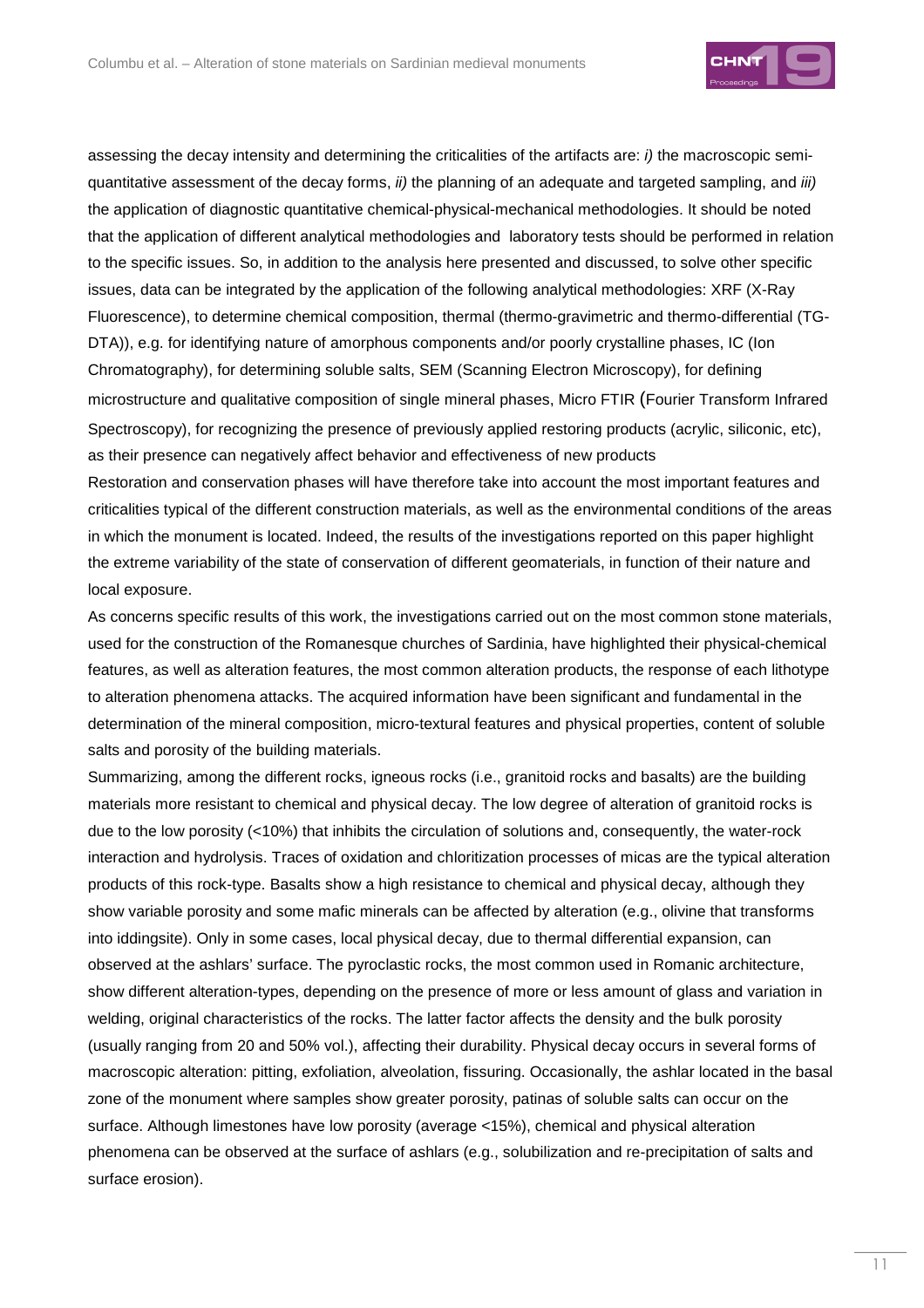

The critical analysis of the entire dataset, also implemented with data being acquired, will consent, in a later phase, to obtain a mapping of the material features and the decay forms, by a graphic representation, e.g. on thematic atlas suitably drawn for each single monument. In addition, the dataset will provide the base for an adequate planning in view of the application of optimal recovery actions to applied to the different monuments. The local critical weathering conditions, as well as the features of similar materials to use in the phase of restoration, will have also to be taken into account and accurately assessed, by environmental monitoring and the application of specific diagnostic chemical-physical-mechanical methodologies, respectively.

### **Acknowledgments**

Special mention must be to the "Regione Autonoma della Sardegna" for the financial support offered through the L.R.7-2007 for this research project entitled: "Romanesque and territory. Construction materials of the "Sardegna giudicale": new approaches for the valorization, protection and restoration".

#### **References**

AGUS, L. (2009) San Simplicio a Olbia e la diocesi di Civita, Soveria Mannelli

BAHAT, D., GROSSENBACHER, K., KARASAKI, K. (1999) Mechanism of exfoliation joint formation in granitic rocks, Yosemite National Park, Journal of Structural Geology, 21, 85-96

BECCALUVA, L., CIVETTA, L., MACCIOTTA, G., RICCI, C.A. (1985) Geochronology in Sardinia: results and problems. Rend. Soc.It.Min.Petr., 40, 57-72.

BERTORINO, G., FRANCESCHELLI, M., MARCHI, M., LUGLIÉ, C., COLUMBU, S. (2002) Petrographic characterisation of polished stone axes from Neolithic Sardinia, archaeological implications. Per. Mineral., 71, Special Issue: Archaeometry and Cultural Heritage: pp. 87-100.

BRADLEY, W.C. (1963) Large-scale exfoliation in massive sandstones of the Colorado Plateau, Geological Society of America Bulletin, 74, 519-527

CORONEO, R., COLUMBU, S. (2010) Sant'Antioco di Bisarcio (Ozieri): la cattedrale romanica e i materiali costruttivi. Archeoarte, vol. 1, 145-173.

COLUMBU, S., GARAU, A.M., MACCIOTTA, G., MARCHI, M., MARINI, C., CARBONI, D., GINESU, S., CORAZZA, G. (2011) Manuale sui materiali lapidei vulcanici della Sardegna centrale e dei loro principali impieghi nel costruito. Iskra Edizioni, Ghilarza (OR), 302 p.

COLUMBU, S., GUCCINI, G., VERDIANI, G. (2013) Petro-physical characterization and 3D digital modeling for geometric reconstruction of the Neolithic "domus de janas" of Sedini field (North-Sardinia, Italy). Advances in Computer Science: an International Journal, 1, 70-80.

COLUMBU, S., GIONCADA, A., LEZZERINI, M., MARCHI, M. (2014a) Hydric dilatation of ignimbritic stones used in the church of Santa Maria di Otti (Oschiri, northern Sardinia, Italy). Ital. J. Geosci. (Boll. Soc. Geol. It.), Vol. 133, 1, 149-160.

COLUMBU, S., MARCHI, M., CARCANGIU, T. (2014b) Le vulcaniti mioceniche sarde utilizzate come materiali costruttivi nell'architettura storica: l'esempio della chiesa Romanica di San Pietro di Zuri (Sardegna, Italia). Miscellanea Roberto Coroneo, a cura di R. Martorelli, Scuola Sarda Ed., Cagliari.

COLUMBU, S., VERDIANI, G. (2014c) Digital Survey and Material Analysis Strategies for Documenting, Monitoring and Study the Romanesque Churches in Sardinia, Italy. Digital Heritage. Progress in Cultural Heritage: Documentation, Preservation, and Protection. Lecture Notes in Computer Science, Springer, Volume 8740, 2014, pp 446-453. DOI: 10.1007/978-3-319-13695-0\_43. ISSN: 0302- 9743.